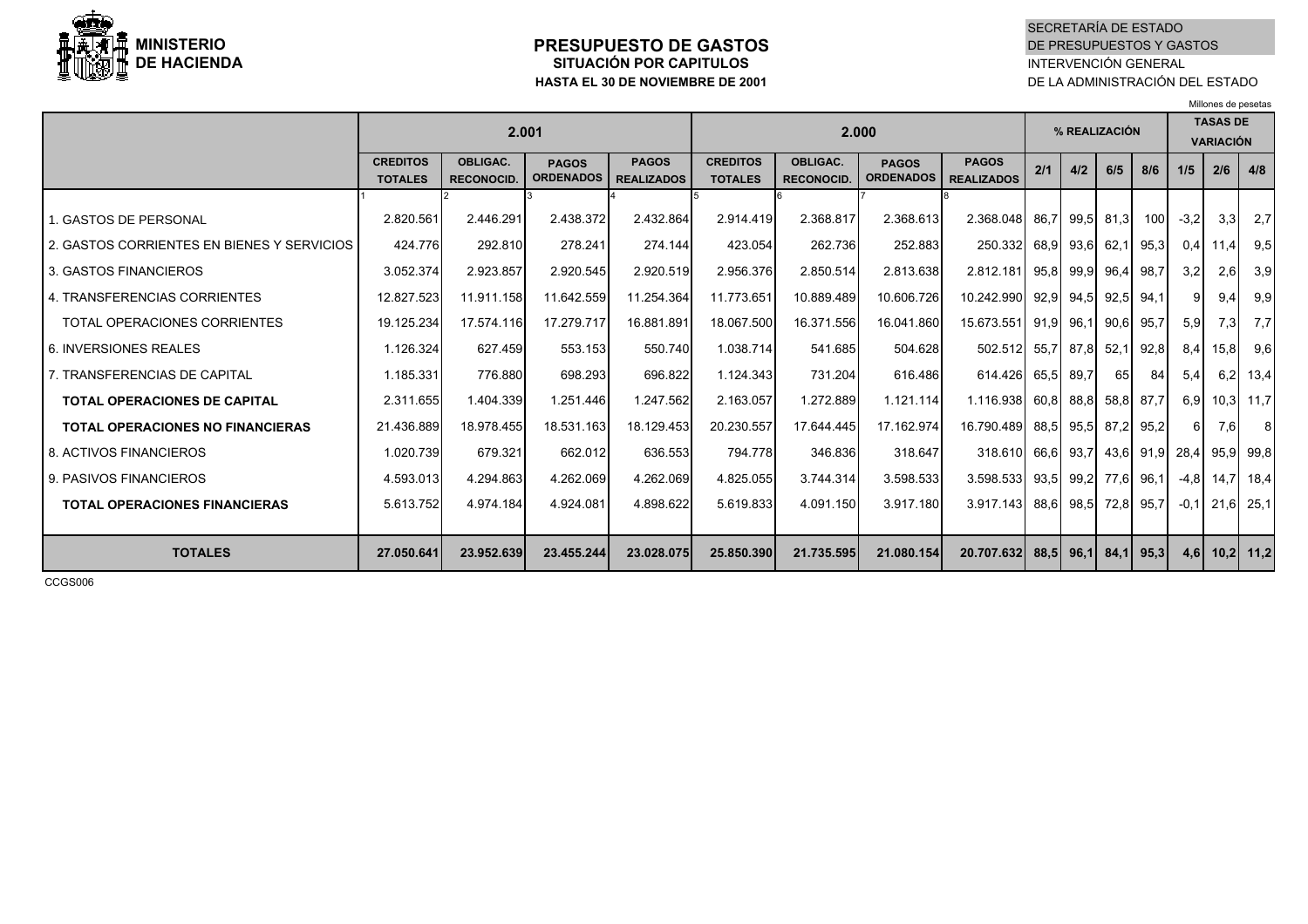

# **PRESUPUESTO DE GASTOSSITUACIÓN POR SECCIONES HASTA EL 30 DE NOVIEMBRE DE 2001**

# SECRETARÍA DE ESTADODE PRESUPUESTOS Y GASTOS INTERVENCIÓN GENERALDE LA ADMINISTRACIÓN DEL ESTADO

Millones de pesetas

|                                       |            | <b>CREDITOS TOTALES</b> |                         |            | <b>COMPROMISOS DE GASTOS</b> |                         | <b>OBLIGACIONES RECONOCIDAS</b> |            |                         |             | $%$ DE<br><b>REALIZACIÓN</b> |
|---------------------------------------|------------|-------------------------|-------------------------|------------|------------------------------|-------------------------|---------------------------------|------------|-------------------------|-------------|------------------------------|
| <b>SECCIONES</b>                      | 2.001      | 2.000                   | <b>VARIACIÓN</b><br>1/2 | 2.001      | 2.000                        | <b>VARIACIÓN</b><br>3/4 | 2.001                           | 2.000      | <b>VARIACIÓN</b><br>5/6 | 3/1         | 5/1                          |
|                                       |            |                         |                         | 3          |                              |                         | 5                               |            |                         |             |                              |
| CASA DE SU MAJESTAD EL REY            | 1.122      | 1.084                   | 3,5                     | 1.122      | 1.084                        | 3,5                     | 1.122                           | 1.084      |                         | $3,5$ 100,0 | 100,0                        |
| <b>CORTES GENERALES</b>               | 22.864     | 21.968                  | 4,1                     | 22.864     | 21.968                       | 4,1                     | 22.864                          | 21.968     |                         | 4,1 100,0   | 100,0                        |
| <b>TRIBUNAL DE CUENTAS</b>            | 6.776      | 6.248                   | 8,5                     | 5.255      | 4.876                        | 7,8                     | 5.083                           | 4.858      | 4,6                     | 77.6        | 75,0                         |
| TRIBUNAL CONSTITUCIONAL               | 2.248      | 2.006                   | 12,1                    | 1.661      | 1.567                        | 6,0                     | 1.635                           | 1.522      | 7,4                     | 73,9        | 72,7                         |
| CONSEJO DE ESTADO                     | 1.393      | 1.292                   | 7,8                     | 981        | 969                          | 1,2                     | 965                             | 948        | 1,8                     | 70,4        | 69,3                         |
| DEUDA PÚBLICA                         | 7.837.446  | 7.778.042               | 0,8                     | 7.562.062  | 6.734.468                    | 12,3                    | 7.412.777                       | 6.592.535  | 12,4                    | 96,5        | 94,6                         |
| <b>CLASES PASIVAS</b>                 | 1.083.223  | 1.015.557               | 6,7                     | 1.083.223  | 1.015.557                    | 6,7                     | 939.117                         | 867.268    |                         | 8,3 100,0   | 86,7                         |
| CONSEJO GENERAL DEL PODER JUDICIAL    | 7.803      | 6.255                   | 24,7                    | 5.607      | 4.425                        | 26,7                    | 5.007                           | 4.105      | 22,0                    | 71,9        | 64,2                         |
| <b>ASUNTOS EXTERIORES</b>             | 147.100    | 147.104                 |                         | 123.085    | 123.694                      | $-0,5$                  | 121.800                         | 122.726    | $-0.8$                  | 83,7        | 82,8                         |
| <b>JUSTICIA</b>                       | 173.209    | 159.760                 | 8,4                     | 147.476    | 132.564                      | 11,2                    | 141.069                         | 127.312    | 10,8                    | 85,1        | 81,4                         |
| <b>DEFENSA</b>                        | 1.111.372  | 1.044.998               | 6,4                     | 973.956    | 890.152                      | 9,4                     | 848.935                         | 771.285    | 10,1                    | 87.6        | 76,4                         |
| <b>HACIENDA</b>                       | 296.967    | 272.094                 | 9,1                     | 243.252    | 206.724                      | 17,7                    | 227.370                         | 191.303    | 18,9                    | 81,9        | 76,6                         |
| <b>INTERIOR</b>                       | 753.386    | 750.542                 | 0,4                     | 646.459    | 638.777                      | 1,2                     | 612.469                         | 617.299    | $-0.8$                  | 85,8        | 81,3                         |
| <b>FOMENTO</b>                        | 1.175.015  | 1.086.280               | 8,2                     | 978.010    | 884.059                      | 10,6                    | 856.737                         | 756.911    | 13,2                    | 83,2        | 72,9                         |
| EDUCACIÓN, CULTURA Y DEPORTE          | 332.875    | 578.269                 | $-42,4$                 | 301.065    | 287.437                      | 4,7                     | 284.476                         | 274.573    | 3,6                     | 90.4        | 85,5                         |
| <b>TRABAJO Y ASUNTOS SOCIALES</b>     | 831.170    | 852.546                 | $-2,5$                  | 793.395    | 815.467                      | $-2,7$                  | 747.637                         | 765.959    | $-2,4$                  | 95,5        | 89,9                         |
| CIENCIA Y TECNOLOGÍA                  | 555.411    | 511.234                 | 8,6                     | 330.315    | 300.176                      | 10,0                    | 272.972                         | 222.051    | 22.9                    | 59,5        | 49,1                         |
| AGRICULTURA, PESCA Y ALIMENTACIÓN     | 245.927    | 231.064                 | 6,4                     | 203.785    | 194.774                      | 4,6                     | 184.796                         | 170.280    | 8,5                     | 82,9        | 75,1                         |
| ADMINISTRACIONES PÚBLICAS             | 82.056     | 74.054                  | 10,8                    | 68.334     | 64.014                       | 6,7                     | 57.794                          | 53.466     | 8.1                     | 83,3        | 70,4                         |
| <b>MEDIO AMBIENTE</b>                 | 316.310    | 301.818                 | 4,8                     | 254.423    | 231.653                      | 9,8                     | 175.940                         | 157.728    | 11,5                    | 80,4        | 55,6                         |
| <b>ECONOMÍA</b>                       | 571.131    | 514.066                 | 11,1                    | 485.300    | 405.346                      | 19,7                    | 455.707                         | 339.231    | 34,3                    | 85,0        | 79,8                         |
| <b>PRESIDENCIA</b>                    | 31.878     | 41.031                  | $-22,3$                 | 29.723     | 37.879                       | $-21,5$                 | 27.989                          | 35.604     | $-21,4$                 | 93,2        | 87,8                         |
| SANIDAD Y CONSUMO                     | 4.555.124  | 4.291.310               | 6,1                     | 4.550.728  | 4.286.630                    | 6,2                     | 4.541.608                       | 4.278.015  | 6,2                     | 99,9        | 99,7                         |
| <b>GASTOS DE DIVERSOS MINISTERIOS</b> | 258.038    | 292.798                 | $-11,9$                 | 225.625    | 243.375                      | $-7,3$                  | 205.672                         | 222.253    | $-7,5$                  | 87,4        | 79,7                         |
| <b>ENTES TERRITORIALES</b>            | 5.206.806  | 4.553.390               | 14,4                    | 5.174.254  | 4.484.420                    | 15,4                    | 4.753.369                       | 4.085.326  | 16,4                    | 99.4        | 91,3                         |
| FONDO DE COMPENSACIÓN INTERTERRIT.    | 187.807    | 182.332                 | 3,0                     | 51.864     | 182.332                      | $-71,6$                 | 51.864                          | 66.147     | $-21,6$                 | 27,6        | 27,6                         |
| RELACIONES FINANCIERAS CON LA U. E.   | 1.256.184  | 1.133.248               | 10,8                    | 995.865    | 983.838                      | 1,2                     | 995.865                         | 983.838    | 1,2                     | 79,3        | 79,3                         |
|                                       |            |                         |                         |            |                              |                         |                                 |            |                         |             |                              |
| <b>TOTALES</b>                        | 27.050.641 | 25.850.390              | 4,6                     | 25.259.689 | 23.178.225                   | 9,0                     | 23.952.639                      | 21.735.595 | 10,2                    | 93,4        | 88,5                         |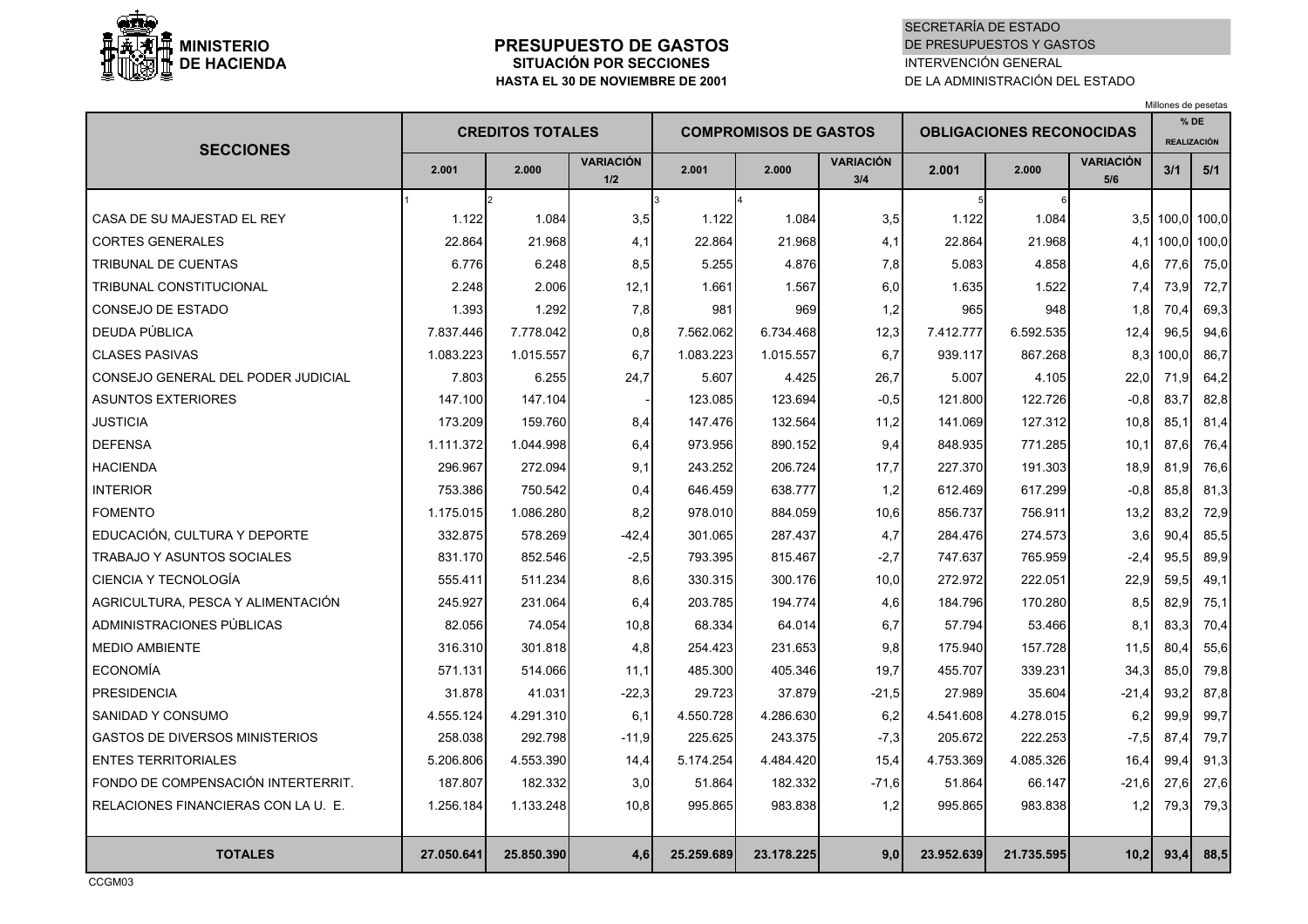

### **PRESUPUESTO DE GASTOSSITUACIÓN POR SECCIONESHASTA EL 30 DE NOVIEMBRE DE 2001**

### SECRETARÍA DE ESTADODE PRESUPUESTOS Y GASTOSINTERVENCIÓN GENERALDE LA ADMINISTRACIÓN DEL ESTADO

Millones de pesetas

**VARIACIÓN VARIACIÓN VARIACIÓN1/2 3/4 5/6**1 2 13 4 15 5 6 CASA DE SU MAJESTAD EL REY 1.122 1.084 3,5 1.122 1.084 3,5 1.122 1.084 3,5 100 100 CORTES GENERALES 22.864 21.968 4,1 22.847 21.953 4,1 22.847 21.953 4,1 99,9 99,9 TRIBUNAL DE CUENTAS 5.083 4.858 4,6 5.061 4.820 5 5.061 4.815 5,1 99,6 99,6 TRIBUNAL CONSTITUCIONAL 1.635 1.522 7,4 1.615 1.522 6,1 1.615 1.522 6,1 98,8 98,8 CONSEJO DE ESTADO 965 948 1,8 964 944 2,1 958 943 1,6 99,9 99,3 DEUDA PÚBLICA 7.412.777 6.592.535 12,4 7.376.799 6.410.057 15,1 7.376.787 6.408.617 15,1 99,5 99,5 CLASES PASIVAS 939.117 867.268 8,3 930.085 867.268 7,2 928.219 866.929 7,1 99 98,8 CONSEJO GENERAL DEL PODER JUDICIAL 5.007 4.105 22 4.976 4.088 21,7 4.975 4.088 21,7 99,4 99,4 ASUNTOS EXTERIORES 121.800 122.726 -0,8 111.384 115.119 -3,2 108.208 114.981 -5,9 91,4 88,8 JUSTICIA 141.069 127.312 10,8 138.116 125.287 10,2 137.743 124.850 10,3 97,9 97,6 DEFENSA 848.935 771.285 10,1 814.759 753.030 8,2 811.622 751.155 8 96 95,6 HACIENDA 227.370 191.303 18,9 211.125 186.320 13,3 207.783 186.149 11,6 92,9 91,4 INTERIOR 612.469 617.299 -0,8 605.984 613.299 -1,2 604.823 612.535 -1,3 98,9 98,8 FOMENTO 856.737 756.911 13,2 788.074 684.909 15,1 786.683 683.392 15,1 92 91,8 EDUCACIÓN, CULTURA Y DEPORTE 284.476 274.573 3,6 267.251 267.347 - 267.018 267.223 -0,1 93,9 93,9 TRABAJO Y ASUNTOS SOCIALES 747.637 765.959 -2,4 571.769 582.103 -1,8 555.913 566.374 -1,8 76,5 74,4 CIENCIA Y TECNOLOGÍA 272.972 222.051 22,9 247.925 187.722 32,1 221.995 186.068 19,3 90,8 81,3 AGRICULTURA, PESCA Y ALIMENTACIÓN 184.796 170.280 8,5 177.323 129.874 36,5 176.658 129.779 36,1 96 95,6 ADMINISTRACIONES PÚBLICAS 57.794 53.466 8,1 54.312 50.086 8,4 54.043 49.705 8,7 94 93,5 MEDIO AMBIENTE 175.940 157.728 11,5 162.127 150.660 7,6 161.800 150.459 7,5 92,1 92 ECONOMÍA 455.707 339.231 34,3 425.657 305.170 39,5 425.559 305.031 39,5 93,4 93,4 PRESIDENCIA 27.989 35.604 -21,4 26.734 33.669 -20,6 26.625 33.656 -20,9 95,5 95,1 SANIDAD Y CONSUMO 4.541.608 4.278.015 6.2 4.516.403 4.252.074 6.2 4.147.210 3.904.580 6.2 99.4 91.3 GASTOS DE DIVERSOS MINISTERIOS | 205.672 222.253 -7,5 204.265 210.665 -3 204.241 210.660 -3 99,3 99,3 ENTES TERRITORIALES 4.753.369 4.085.326 16,4 4.742.813 4.079.139 16,3 4.742.813 4.079.139 16,3 99,8 99,8 FONDO DE COMPENSACIÓN INTERTERRIT. 51.864 66.147 -21,6 49.889 60.890 -18,1 49.889 60.890 -18,1 96,2 96,2 RELACIONES FINANCIERAS CON LA U. E. 995.865 983.838 1,2 995.865 981.055 1,5 995.865 981.055 1,5 100 100 TOTALES | 23.952.639| 21.735.595| 10,2| 23.455.244| 21.080.154| 11,3| 23.028.075| 20.707.632| 11,2| 97,9| 96,1 **2.001**2.000  $\frac{\text{VARTATION}}{5/6}$  3/1 **PAGOS ORDENADOS PAGOS REALIZADOS2.001% DEREALIZACIÓN2.0000 1 11.2.001 5/1 5/1 5/1 5/1 5/1 SECCIONES2.001 2.000OBLIGACIONES RECONOCIDAS**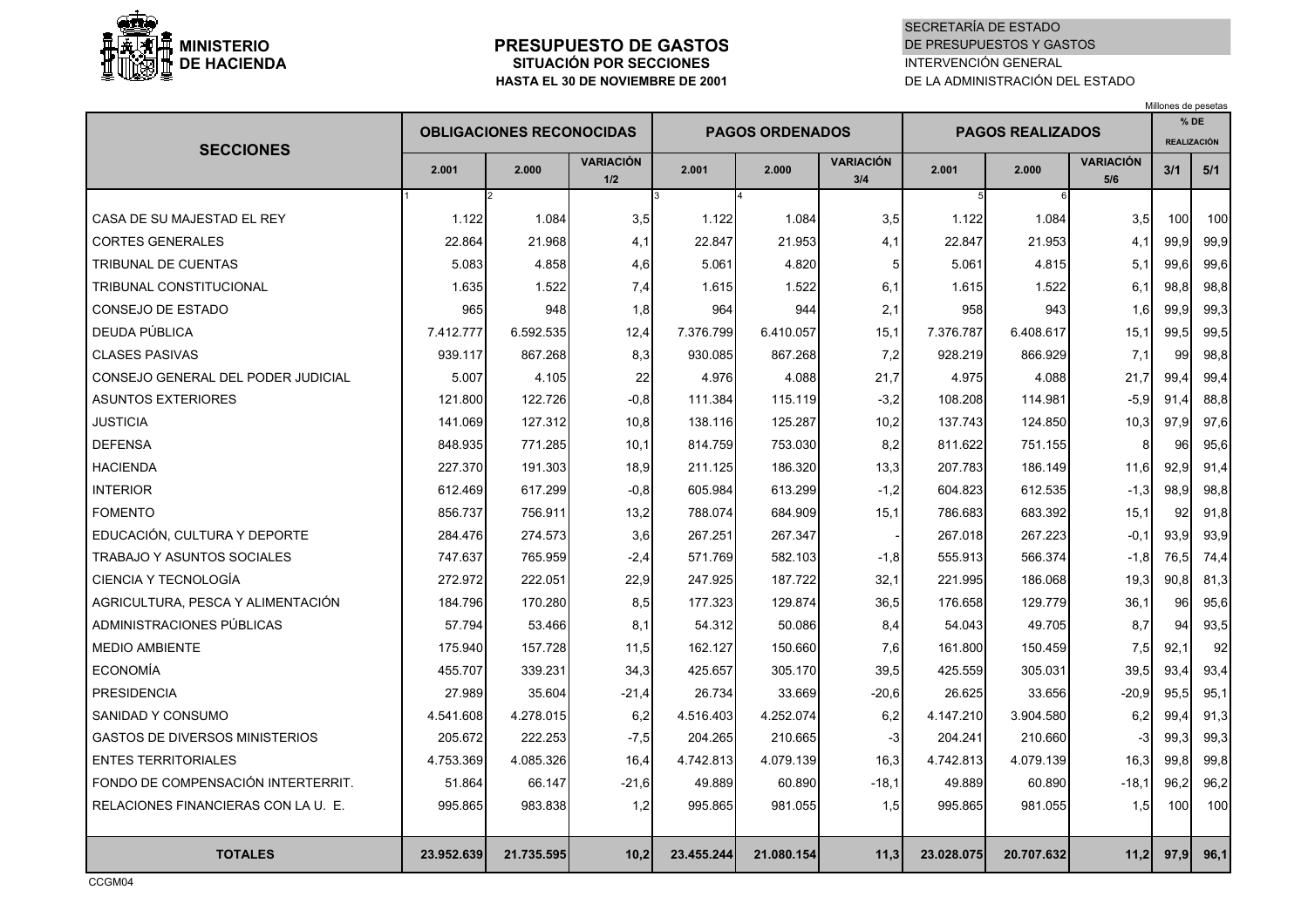

# **PRESUPUESTO DE GASTOS MODIFICACIONES DE CREDITOS POR CAPITULOS HASTA EL 30 DE NOVIEMBRE DE 2001**

### SECRETARÍA DE ESTADODE PRESUPUESTOS Y GASTOS INTERVENCIÓN GENERALDE LA ADMINISTRACIÓN DEL ESTADO

27.050.641

|                                            |                                     |                                         |                   |                       |                     |                                         |                                      | Millones de pesetas               |
|--------------------------------------------|-------------------------------------|-----------------------------------------|-------------------|-----------------------|---------------------|-----------------------------------------|--------------------------------------|-----------------------------------|
|                                            | <b>CREDITOS</b><br><b>INICIALES</b> | <b>EXTRAORD.</b><br><b>Y SUPLEMENT.</b> | <b>AMPLIABLES</b> | <b>TRANSFERENCIAS</b> | <b>INCORPORADOS</b> | <b>GENERADOS</b><br><b>POR INGRESOS</b> | <b>ANULACIONES</b><br><b>Y OTROS</b> | <b>CREDITOS</b><br><b>TOTALES</b> |
|                                            |                                     |                                         |                   |                       |                     |                                         |                                      |                                   |
| 1. GASTOS DE PERSONAL                      | 2.769.228                           | 4.866                                   | 56.124            | $-15.908$             |                     | 6.255                                   |                                      | 2.820.561                         |
| 2. GASTOS CORRIENTES EN BIENES Y SERVICIOS | 350.723                             |                                         | 42.071            | 8.713                 | 5.139               | 18.139                                  |                                      | 424.776                           |
| 3. GASTOS FINANCIEROS                      | 2.836.234                           |                                         | 215.580           | 560                   |                     |                                         |                                      | 3.052.374                         |
| 4. TRANSFERENCIAS CORRIENTES               | 12.535.038                          | 39.522                                  | 177.683           | 2.688                 | 12.029              | 60.565                                  |                                      | 12.827.523                        |
| <b>TOTAL OPERACIONES CORRIENTES</b>        | 18.491.223                          | 44.388                                  | 491.458           | $-3.947$              | 17.168              | 84.959                                  |                                      | 19.125.234                        |
| 6. INVERSIONES REALES                      | 1.095.286                           |                                         | 579               | $-4.635$              | 13.762              | 21.332                                  |                                      | 1.126.324                         |
| 7. TRANSFERENCIAS DE CAPITAL               | 1.107.511                           | 8.374                                   | 9.500             | 16.720                | 41.246              | 1.981                                   |                                      | 1.185.331                         |
| <b>TOTAL OPERACIONES DE CAPITAL</b>        | 2.202.797                           | 8.374                                   | 10.079            | 12.085                | 55.008              | 23.313                                  |                                      | 2.311.655                         |
| <b>TOTAL OPERACIONES NO FINANCIERAS</b>    | 20.694.020                          | 52.762                                  | 501.537           | 8.138                 | 72.176              | 108.272                                 |                                      | 21.436.889                        |
| 8. ACTIVOS FINANCIEROS                     | 828.582                             |                                         |                   | 187.955               | 3.000               | 1.201                                   |                                      | 1.020.739                         |
| 9. PASIVOS FINANCIEROS                     | 3.555.824                           |                                         | 1.232.676         | $-195.487$            |                     |                                         |                                      | 4.593.013                         |
| <b>TOTAL OPERACIONES FINANCIERAS</b>       | 4.384.406                           |                                         | 1.232.676         | $-7.532$              | 3.000               | 1.201                                   |                                      | 5.613.752                         |

**TOTALES 25.078.426 52.762 1.734.213 606 75.176 109.473 - 27.050.641**

CCGM25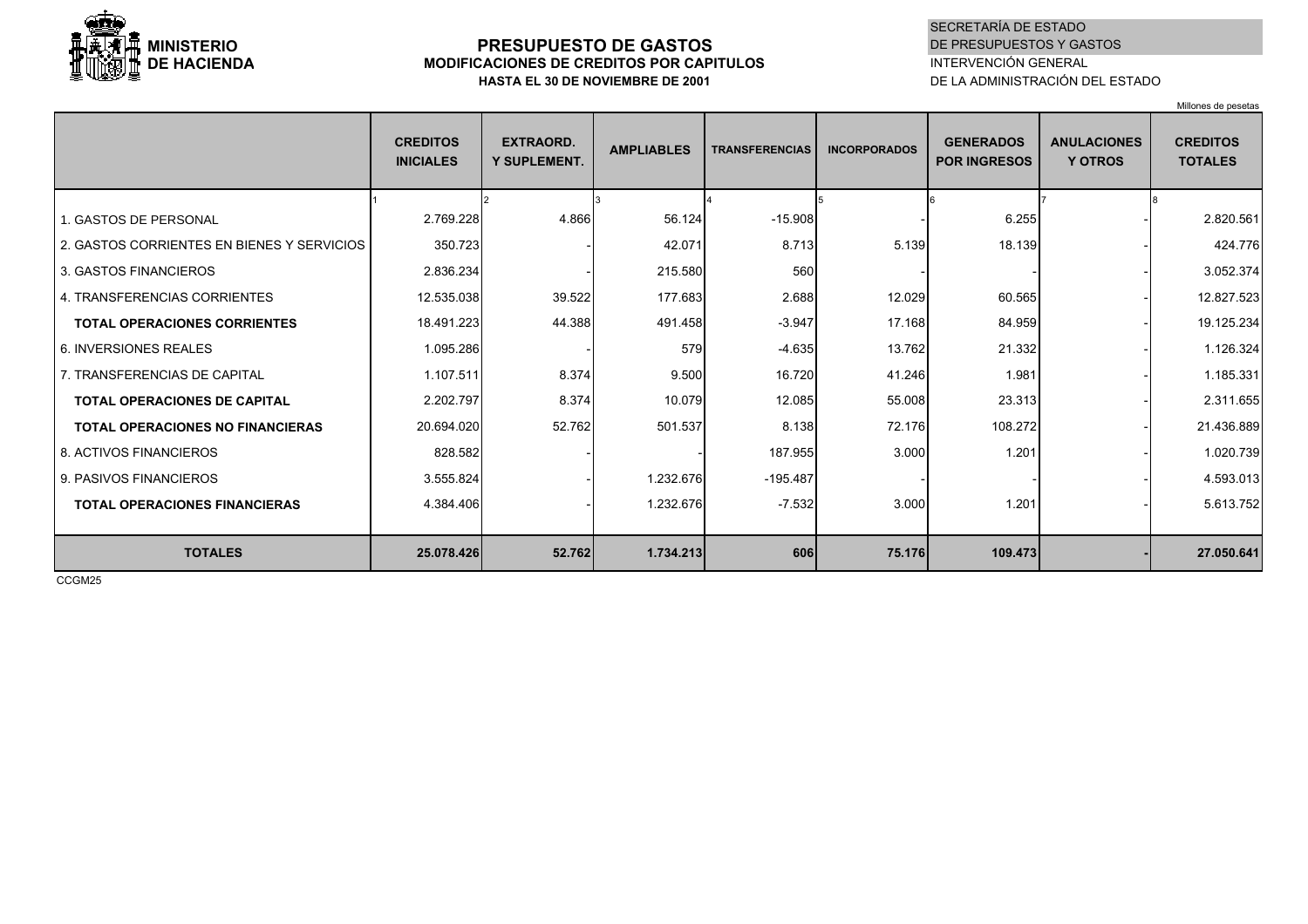

# **PRESUPUESTO DE GASTOS MODIFICACIONES DE CREDITOS POR SECCIONES HASTA EL 30 DE NOVIEMBRE DE 2001**

# SECRETARÍA DE ESTADODE PRESUPUESTOS Y GASTOS INTERVENCIÓN GENERALDE LA ADMINISTRACIÓN DEL ESTADO

Millones de pesetas

| <b>SECCIONES</b>                      | <b>CREDITOS</b><br><b>INICIALES</b> | <b>EXTRAORD.</b><br>Y SUPLEMENT. | <b>AMPLIABLES</b> | <b>TRANSFEREN.</b> | <b>INCORPORADOS</b> | <b>GENERADOS</b><br><b>POR INGRESOS</b> | <b>ANULACIONES</b><br><b>Y OTROS</b> | <b>CREDITOS</b><br><b>TOTALES</b> |
|---------------------------------------|-------------------------------------|----------------------------------|-------------------|--------------------|---------------------|-----------------------------------------|--------------------------------------|-----------------------------------|
|                                       |                                     |                                  |                   |                    |                     |                                         |                                      |                                   |
| CASA DE SU MAJESTAD EL REY            | 1.122                               |                                  |                   |                    |                     |                                         |                                      | 1.122                             |
| <b>CORTES GENERALES</b>               | 22.864                              |                                  |                   |                    |                     |                                         |                                      | 22.864                            |
| TRIBUNAL DE CUENTAS                   | 6.767                               |                                  |                   |                    |                     |                                         |                                      | 6.776                             |
| TRIBUNAL CONSTITUCIONAL               | 2.248                               |                                  |                   |                    |                     |                                         |                                      | 2.248                             |
| <b>CONSEJO DE ESTADO</b>              | 1.392                               |                                  |                   |                    |                     |                                         |                                      | 1.393                             |
| DEUDA PÚBLICA                         | 6.389.192                           |                                  | 1.448.256         |                    |                     |                                         |                                      | 7.837.446                         |
| <b>CLASES PASIVAS</b>                 | 1.026.975                           |                                  | 56.249            |                    |                     |                                         |                                      | 1.083.223                         |
| CONSEJO GENERAL DEL PODER JUDICIAL    | 7.649                               |                                  | 1                 |                    |                     | 153                                     |                                      | 7.803                             |
| <b>ASUNTOS EXTERIORES</b>             | 143.232                             |                                  | 3.751             | 66                 |                     | 54                                      |                                      | 147.100                           |
| <b>JUSTICIA</b>                       | 171.790                             |                                  | 1.047             | $-214$             |                     | 587                                     |                                      | 173.209                           |
| <b>DEFENSA</b>                        | 1.008.847                           |                                  | 40.625            | 9.371              | 18.169              | 34.362                                  |                                      | 1.111.372                         |
| <b>HACIENDA</b>                       | 257.238                             |                                  | 200               | 865                |                     | 38.664                                  |                                      | 296.967                           |
| <b>INTERIOR</b>                       | 728.938                             |                                  | 4.710             | 6.150              | 11.961              | 1.634                                   |                                      | 753.386                           |
| <b>FOMENTO</b>                        | 1.158.296                           | 15.561                           |                   | $-2.897$           |                     | 4.058                                   |                                      | 1.175.015                         |
| EDUCACIÓN, CULTURA Y DEPORTE          | 324.126                             | 13.096                           | 1.870             | $-9.724$           | 50                  | 3.460                                   |                                      | 332.875                           |
| <b>TRABAJO Y ASUNTOS SOCIALES</b>     | 821.542                             |                                  | 6.483             | 164                | 629                 | 2.349                                   |                                      | 831.170                           |
| CIENCIA Y TECNOLOGÍA                  | 552.502                             |                                  |                   | $-1.193$           | 3.000               | 1.102                                   |                                      | 555.411                           |
| AGRICULTURA, PESCA Y ALIMENTACIÓN     | 236.107                             |                                  |                   | 7.687              | 125                 | 2.004                                   |                                      | 245.927                           |
| ADMINISTRACIONES PÚBLICAS             | 73.549                              | 6.000                            | 353               | 292                |                     | 1.860                                   |                                      | 82.056                            |
| <b>MEDIO AMBIENTE</b>                 | 311.979                             | 4.247                            | 39                | $-1.226$           |                     | 1.269                                   |                                      | 316.310                           |
| <b>ECONOMÍA</b>                       | 547.350                             | 13.858                           | 9.766             | $-396$             |                     | 557                                     |                                      | 571.131                           |
| PRESIDENCIA                           | 31.201                              |                                  | 26                | 632                |                     | 21                                      |                                      | 31.878                            |
| SANIDAD Y CONSUMO                     | 4.537.850                           |                                  | 42                | $-106$             |                     | 17.339                                  |                                      | 4.555.124                         |
| <b>GASTOS DE DIVERSOS MINISTERIOS</b> | 276.589                             |                                  |                   | $-18.551$          |                     |                                         |                                      | 258.038                           |
| <b>ENTES TERRITORIALES</b>            | 5.058.872                           |                                  | 137.295           | 10.638             |                     |                                         |                                      | 5.206.806                         |
| FONDO DE COMPENSACIÓN INTERTERRIT.    | 146.565                             |                                  |                   |                    | 41.242              |                                         |                                      | 187.807                           |
| RELACIONES FINANCIERAS CON LA U. E.   | 1.233.644                           |                                  | 23.492            | $-952$             |                     |                                         |                                      | 1.256.184                         |
|                                       |                                     |                                  |                   |                    |                     |                                         |                                      |                                   |
| <b>TOTALES</b>                        | 25.078.426                          | 52.762                           | 1.734.213         | 606                | 75.176              | 109.473                                 |                                      | 27.050.641                        |